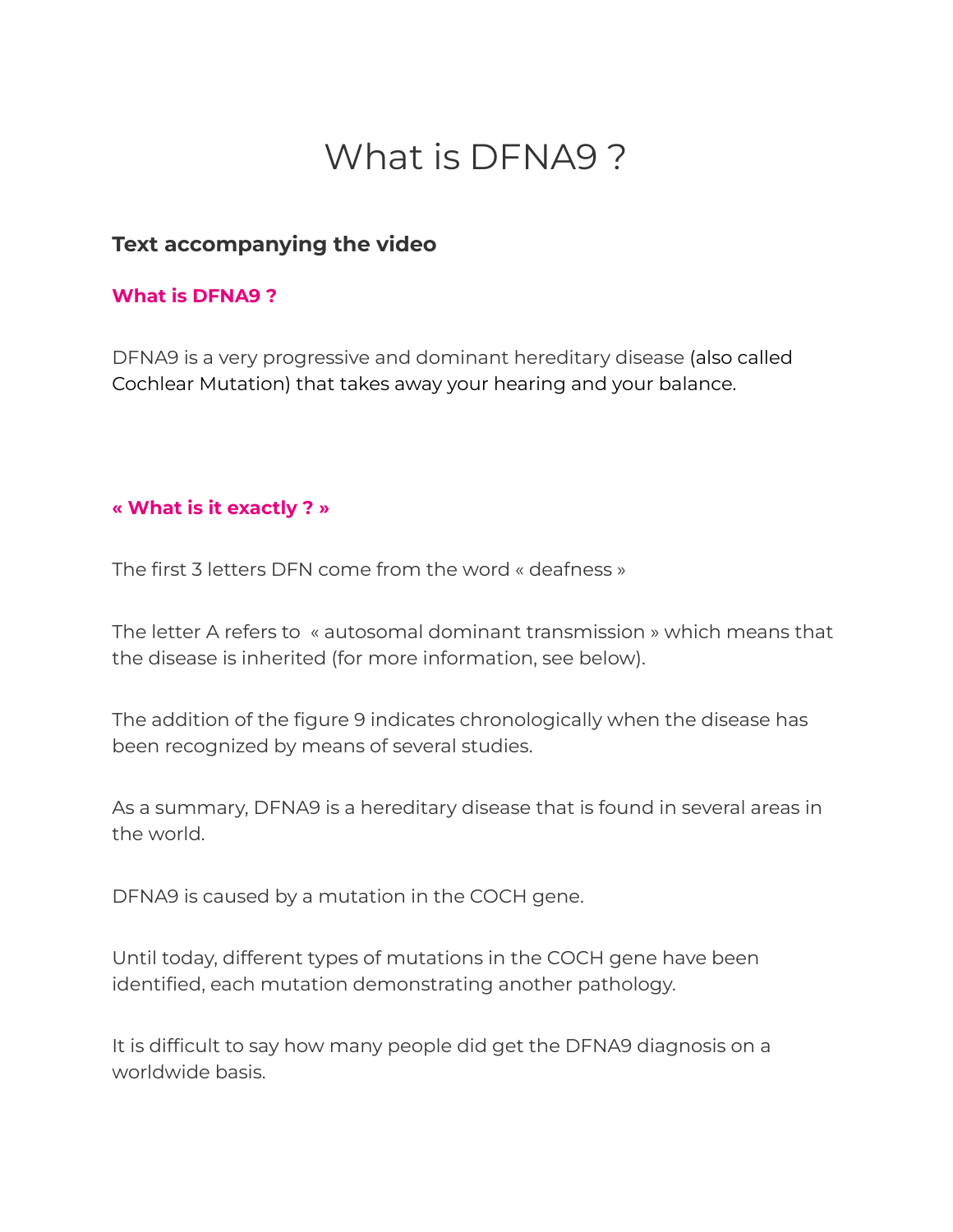According to more than 80 scientific studies, it seems that most people with DFNA9 can be found in Belgium and the Netherlands.

In 1998, a common DFNA9 mutation, with the name p.Pro1Ser (abbreviated P51S), in the COCH gene was identified. By consequence, most probably all DFNA9 patients have the same ancestor with a gene defect.

The first signs of the disease usually start at the age of 40.

Generally, this hearing loss is assisiated with serious balance issues and vertigo.

The hearing loss and the deterioration of the vestibular system happen asynchronous.

Finally, the hearing and the balance are completely lost.

## **« What is autosomal dominant transmission ? »**

Certains pathologies are inherited "autosomal dominant".

That means that the person inherits one normal copy of the gene and one defect copy of the gene, but the defect copy of the gene will mutate and will be dominant over the normal copy.

Therefore, these people will finally develop the disease.

Autosomal means that transmission equally applies to boys and girls.

Certains inherited dominant pathologies are already visible at birth.. Others, like DNFA9, are visible later.